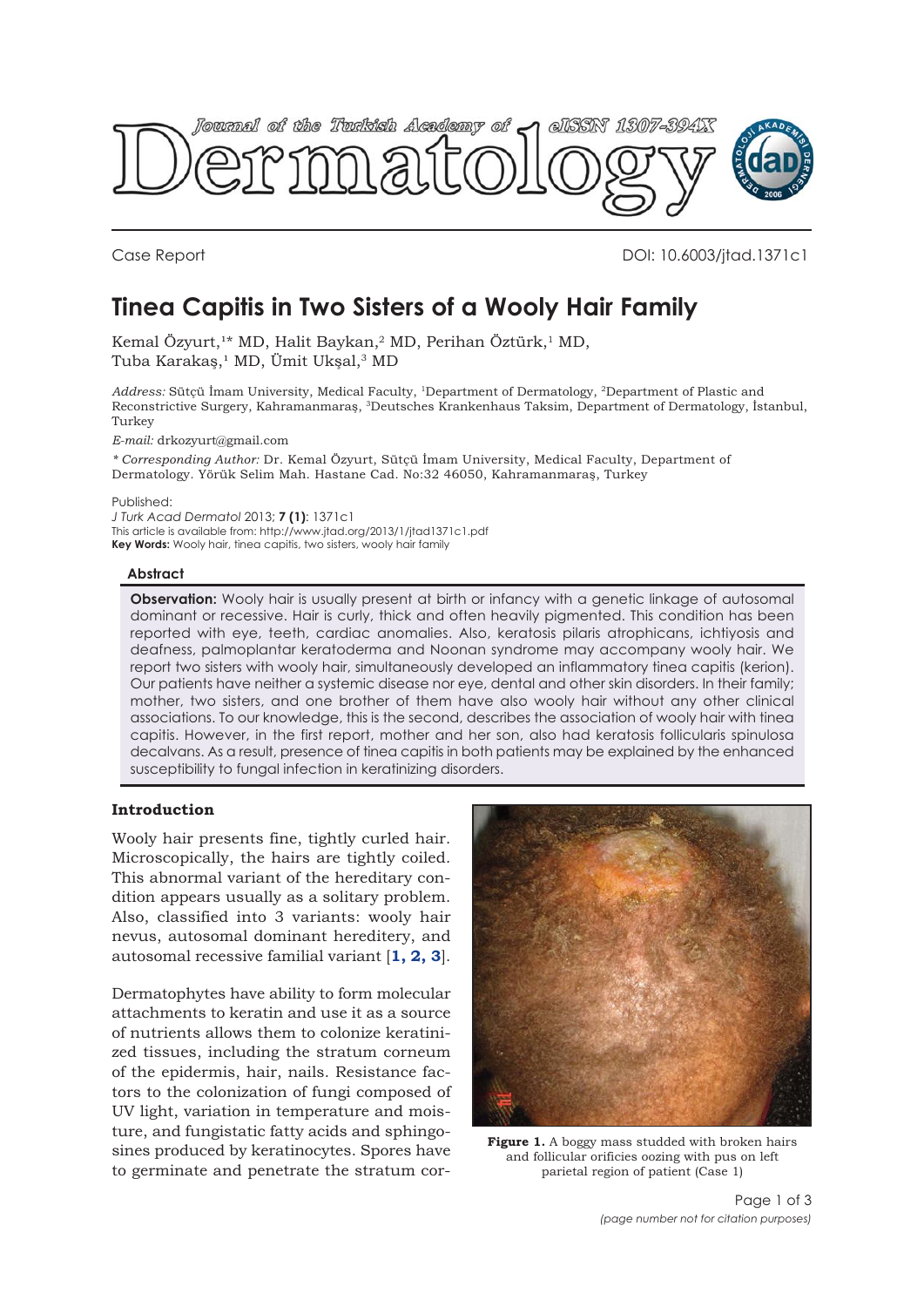*J Turk Acad Dermato*l 2013; **7(1)**: 1371c1. http://www.jtad.org/2013/1/jtad1371c1.pdf



**Figure 2.** Two sisters

neum at a rate faster than desquamation. Trauma and maceration also faciliate penetration and degree of inflammation is highly dependent on immune system. Genetic immunological predispositions and also genetic differences of keratins affect the ability of a fungus to attach to the stratum corneum [**[4, 5, 6, 7](#page-2-0)**].

We report here two sisters with wooly hair who developed simultaneously an inflammatory tinea capitis.

### **Case Reports**

#### **Case 1**

A 10-year-old girl was referred to our clinic for evaluation of a wound on her head. The lesion beginned three weeks ago, as a small erythematous swelling and than spreaded. Dermatological examination showed a boggy mass studded with broken hairs and follicular orificies oozing with pus on left parietal region of her head (**[Figure 1](#page-0-0)**). The remainder of the scalp showed curly, thick, heavily pigmented, and unmanageable hair; this aspect had been present since birth. Also bilateral cervical lympadenopathy were examined. Eyebrows and eyelashes were present and appeared normal. No additional clinical manifestation was observed in thorough dermatological examination including entire integument and oral mucosa. Cardiological and ophthalmological examinations revealed normal findings. No presence of any syndrome was observed during physical examination. Mycologic examination of the hairs from the lesion revealed ectothrix dermatophyte infection. Fungal culture of specimens did not identify any species of fungi.



**Figure 3.** An erythematous and indurated plaque with alopecia on the right temporal region of her head (Case 2)

The examination of hair shaft carried out by light microscopy demonstrated tightly coiled hair.

Family history of the patient was remarkable. Her mother and brother, three sisters and also, her maternal uncle and aunt had wooly hair. One of her sister was referred together with her and presented similiar clinical findings (**Figure 2**).

Treatment with topical dressings and terbinafine at a dosage of 125 mg daily for one month [**[6](#page-2-0)**] produced cure in our patient.

## **Case 2**

A 13-year-old girl was referred to our dermatology clinic for evaluation of a wound on her scalp. Dermatological examination revealed an erythematous and indurated plaque with alopecia on the right temporal region of her head (**Figure 3**). The medical history, physical and mycological examinations were similiar with her sister, as described in Case 1. Dermatological examination of entire integument including all nail and cuticle was normal. Normal ocular findings were found in ophthalmological examination. Cardiological examination revealed normal findings. Also no clinical manifestation was observed to suggest any syndrome associates with wooly hair.

At follow-up, the patient was successfully treated with a 4-week course of terbinafine 250 mg/day [**[6](#page-2-0)**].

# **Discussion**

Tinea capitis is most commonly found in children ages 3 to 14 years; it is uncommon in adults [**[5](#page-2-0)**]. Transmission is increased with dec